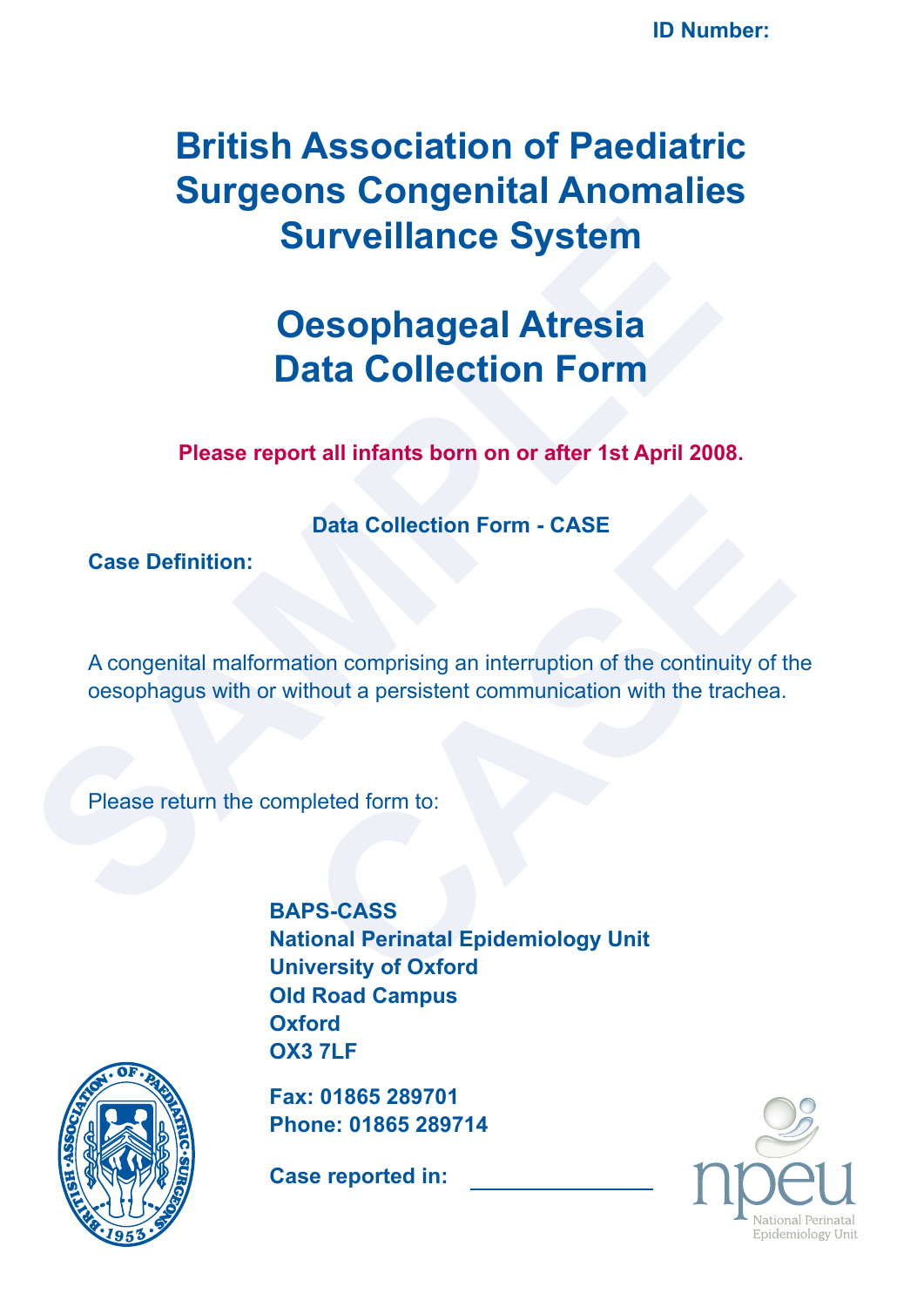### **Instructions**

- 1. Please do not enter any personally identifiable information (e.g. name, address or hospital number) on this form.
- 2. Please record the ID number from the front of this form against the infant's name on the Clinician's Section of the blue card retained in the BAPS folder.
- 3. Fill in the form using the information available in the infant's case notes.
- 4. Tick the boxes as appropriate. If you require any additional space to answer a question please use the space provided in section 8.
- 5. Please complete all dates in the format DD/MM/YY, and all times using the 24hr clock e.g. 18:37
- 6. If you do not know the answers to some questions, please indicate this in section 8.
- 7. If you encounter any problems with completing the form please contact the Study Administrator or use the space in section 8 to describe the problem.

|     | 3. Fill in the form using the information available in the infant's case notes.                                                                            |
|-----|------------------------------------------------------------------------------------------------------------------------------------------------------------|
|     | 4. Tick the boxes as appropriate. If you require any additional space to answer a question please<br>use the space provided in section 8.                  |
|     | 5. Please complete all dates in the format DD/MM/YY, and all times using the 24hr clock e.g.<br>18:37                                                      |
|     | 6. If you do not know the answers to some questions, please indicate this in section 8.                                                                    |
|     | 7. If you encounter any problems with completing the form please contact the Study<br>Administrator or use the space in section 8 to describe the problem. |
|     | <b>Section 1: Perinatal Details</b>                                                                                                                        |
|     | <b>Antenatal data</b>                                                                                                                                      |
| 1.1 | Was OA suspected antenatally?<br>Yes<br>No                                                                                                                 |
|     | If No, please go to 1.3                                                                                                                                    |
|     | If Yes, at what gestational age (completed weeks)?                                                                                                         |
| 1.2 | Which feature suggested diagnosis (please tick any that apply)                                                                                             |
|     | Absent stomach    <br>Small stomach    <br>Other $  \;  $<br>Dilated upper oesophagus    <br>If Other, please specify                                      |
| 1.3 | Was polyhydramnios present?<br>Yes<br>No                                                                                                                   |
|     | If Yes, what was the maximum amniotic fluid index?                                                                                                         |
| 1.4 | What was the mother's year of birth?                                                                                                                       |
|     | <b>Birth data</b>                                                                                                                                          |
| 1.5 | Ethnic group <sup>1*</sup>                                                                                                                                 |
| 1.6 | <b>Gestational age at birth (completed weeks)</b>                                                                                                          |
| 1.7 | Age at presentation<br>Hours<br>Days                                                                                                                       |
| 1.8 | Gender<br>Female<br>Male                                                                                                                                   |
| 1.9 | Birth weight (g)                                                                                                                                           |
|     | Yes<br><b>No</b><br>1.10 Was the infant transferred from another hospital after delivery?<br>If Yes, please specify hospital infant was born in            |
|     |                                                                                                                                                            |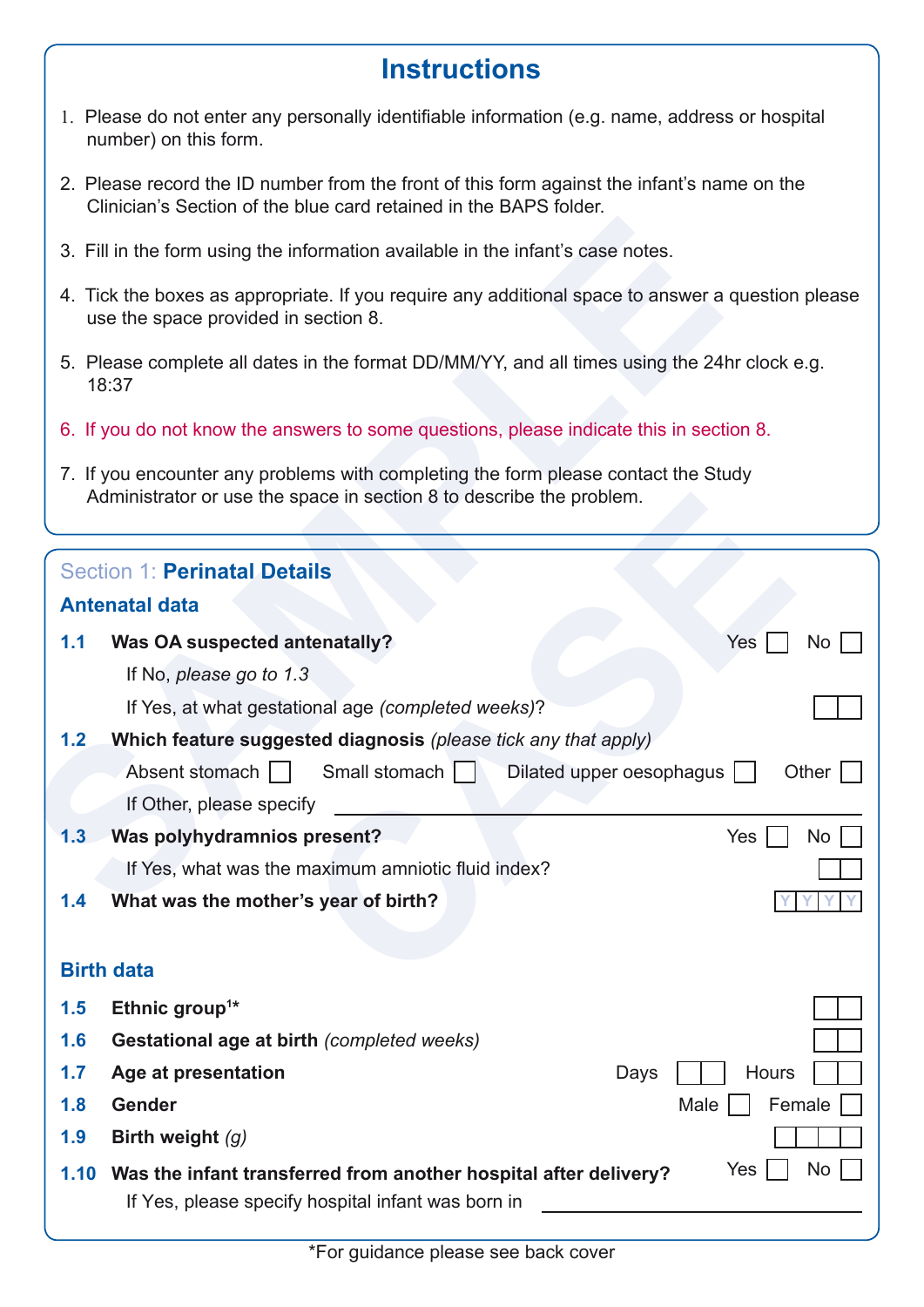|     |                                                                                                                                                                                                 | 1.11 Were there any associated anomalies diagnosed or suspected? | Yes<br>No                                        |
|-----|-------------------------------------------------------------------------------------------------------------------------------------------------------------------------------------------------|------------------------------------------------------------------|--------------------------------------------------|
|     | If Yes, please complete table below                                                                                                                                                             |                                                                  |                                                  |
|     | <b>Anomaly</b>                                                                                                                                                                                  | <b>Susupected</b><br>antenatally<br>(Tick if Yes)                | <b>Confirmed</b><br>postnatally<br>(Tick if Yes) |
|     |                                                                                                                                                                                                 |                                                                  |                                                  |
|     |                                                                                                                                                                                                 |                                                                  |                                                  |
|     | Section 2: Pre-Operative Investigations and Management                                                                                                                                          |                                                                  |                                                  |
| 2.1 | Was a chest x-ray performed?                                                                                                                                                                    |                                                                  | Yes<br><b>No</b>                                 |
| 2.2 | Was an abdominal x-ray performed?                                                                                                                                                               |                                                                  | Yes<br><b>No</b>                                 |
| 2.3 | Was the upper pouch decompressed?                                                                                                                                                               |                                                                  | Yes<br><b>No</b>                                 |
|     | If Yes, please indicate method<br>$NG$ tube $\ $<br>Other $\vert \ \vert$<br>Replogle tube $\ \cdot\ $                                                                                          | please specify                                                   |                                                  |
| 2.4 | Was the side of the aortic arch known pre-operatively?                                                                                                                                          |                                                                  | <b>No</b><br>Yes                                 |
| 2.5 |                                                                                                                                                                                                 |                                                                  |                                                  |
|     | Did the infant need ventilator support pre-operatively?                                                                                                                                         |                                                                  | No<br>Yes                                        |
|     | If Yes, please state type                                                                                                                                                                       | Intubation                                                       | <b>CPAP</b>                                      |
|     | and indication: (eg prematurity, pneumonitis, complications of TOF, etc)                                                                                                                        |                                                                  |                                                  |
| 2.6 | Were antibiotics given at induction/peri-operatively?                                                                                                                                           |                                                                  | Yes  <br>No                                      |
| 3.1 | Section 3: Management of OA - gross classification type (a) or (b)<br>Answer this section only if the infant had type (a) or (b), else go to section 4<br>Did the infant have (please tick one) |                                                                  |                                                  |
|     | (a) OA without fistula $\Box$                                                                                                                                                                   | (b) OA with upper pouch fistula only                             |                                                  |
|     |                                                                                                                                                                                                 |                                                                  |                                                  |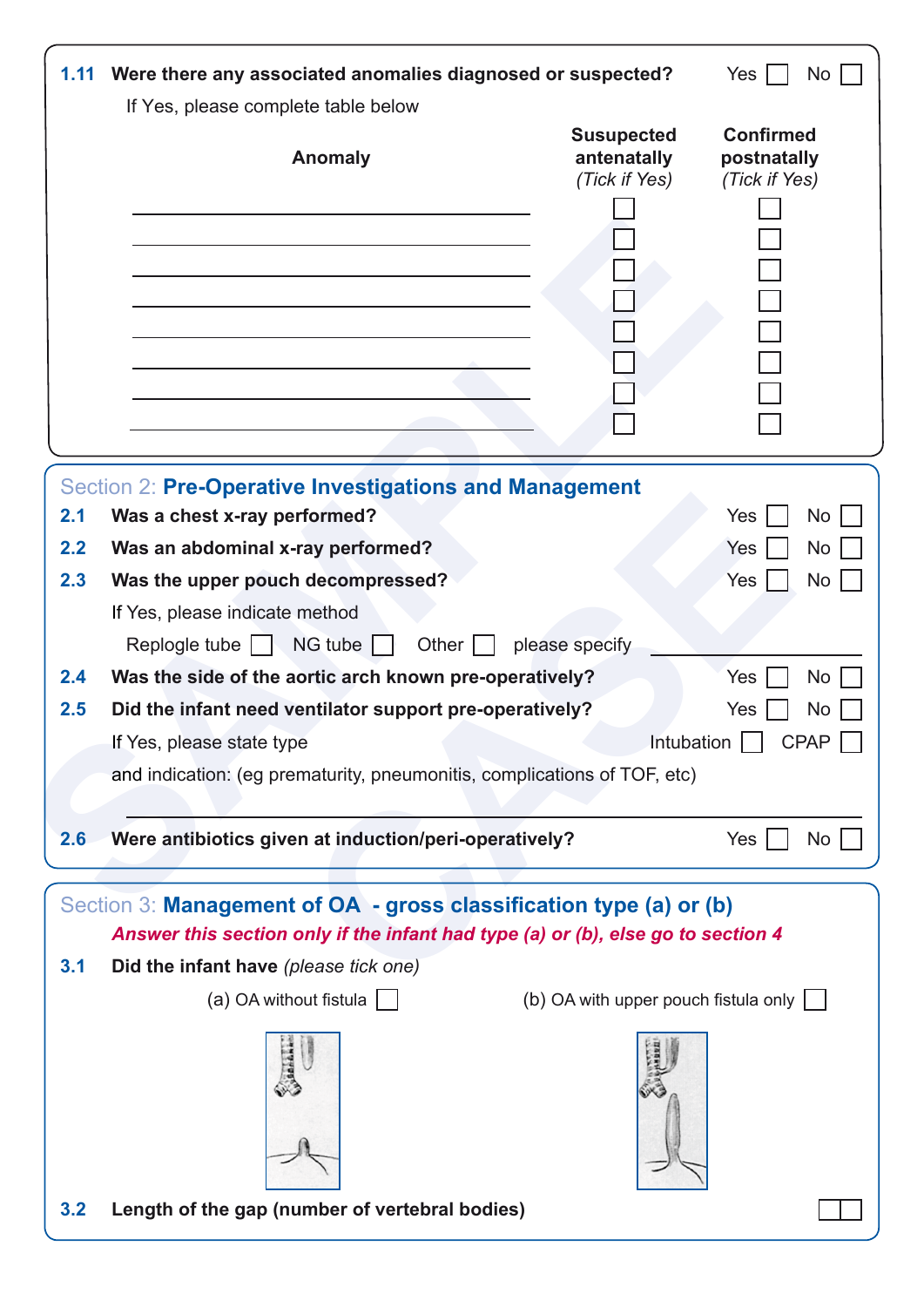|     | Initial surgery Answer this section only if the infant had type (a) or (b), else go to section 4                                  |
|-----|-----------------------------------------------------------------------------------------------------------------------------------|
| 3.3 | Date of initial surgery                                                                                                           |
| 3.4 | Age of infant at first operation (Day of birth = Day 0)<br>Days                                                                   |
| 3.5 | <b>Operation type</b><br>Gastrostomy and cervical oesophagostomy                                                                  |
|     | Gastrostomy alone     Primary anastomosis     Focker operation                                                                    |
|     | Other $ $<br>  please specify                                                                                                     |
|     | <b>Secondary surgery</b>                                                                                                          |
| 3.6 | Has secondary surgery been performed?<br><b>No</b><br>Yes                                                                         |
|     | If Yes, please give: Date of secondary surgery<br>D                                                                               |
|     | <b>Operation type</b><br>Delayed primary anastomosis                                                                              |
|     | Oesophageal replacement with:<br>Colon  <br>Gastric transposition                                                                 |
|     | Gastric tube<br>Small bowel                                                                                                       |
|     | Other $ $<br>please specify                                                                                                       |
|     | <b>Please continue to section 5</b>                                                                                               |
|     | c) OA with lower pouch (d) OA with upper and lower<br>(e) H-type trachea-<br>fistula $ $<br>pouch fistulae<br>oesophageal fistula |
| 4.2 | Was the first surgical procedure<br>TOF ligation only    <br>Primary repair                                                       |
|     | If TOF ligation only, please give date and time of procedure                                                                      |
|     |                                                                                                                                   |
|     | What material was used for the fistula ligation?                                                                                  |
|     | Absorbable     Non-absorbable    <br>Clip<br>Other                                                                                |
|     | If Other, please specify                                                                                                          |
|     | Has the infant now had an anastomosis?<br>Yes<br><b>No</b>                                                                        |
|     | If YES, please continue, if NO go to section 5                                                                                    |
| 4.3 | Date and time of anastomosis                                                                                                      |
| 4.4 | Age of infant at anastomosis (Day of birth = Day 0)<br>Hours<br>Days                                                              |
| 4.5 | Was a bronchoscopy performed?<br>Yes<br>No                                                                                        |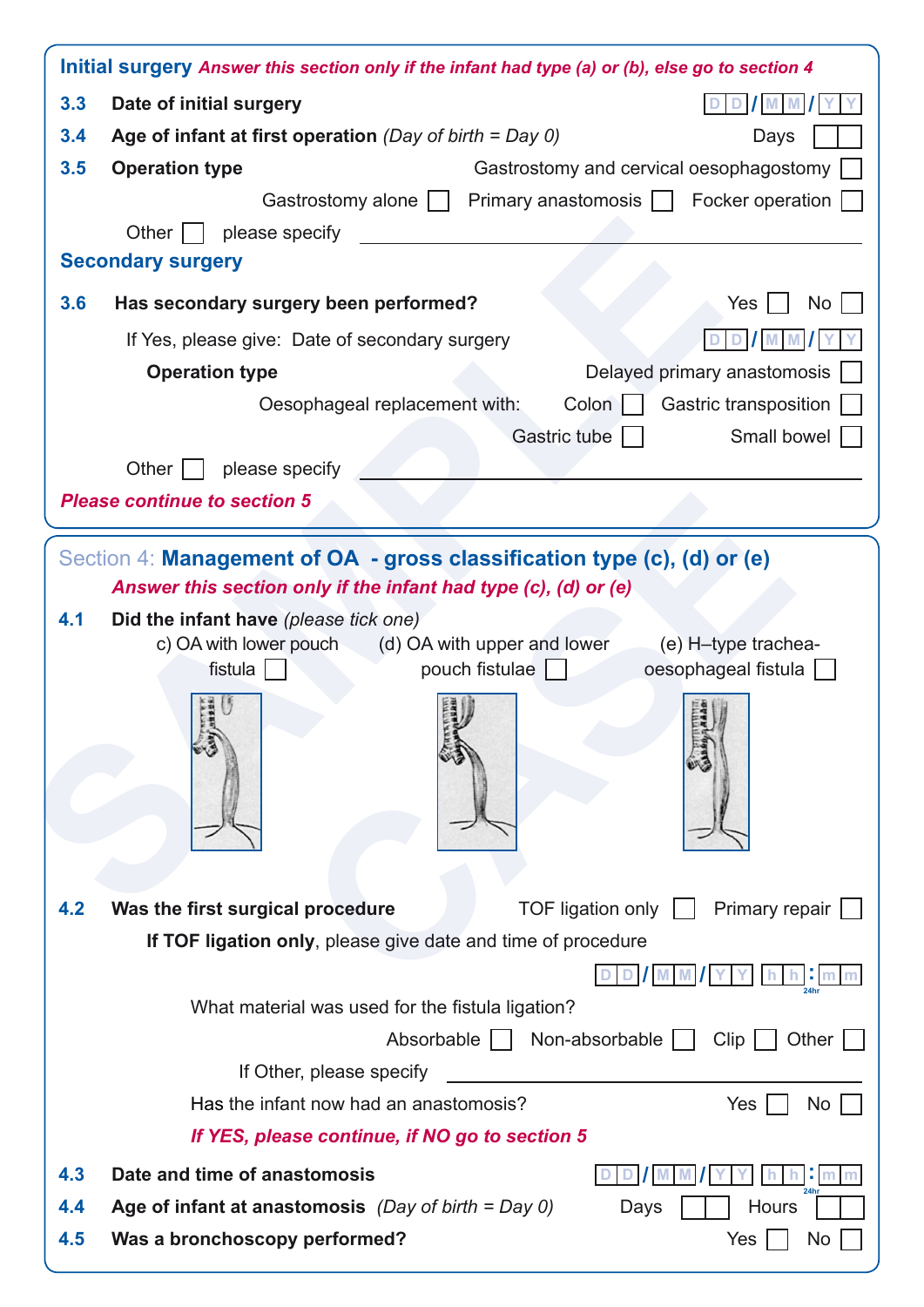| 4.6  | Was an oesophagoscopy performed?                              |                                                   |                                         | Yes<br><b>No</b>           |
|------|---------------------------------------------------------------|---------------------------------------------------|-----------------------------------------|----------------------------|
| 4.7  | Surgical approach:                                            | Thoracotomy:                                      | Left                                    | <b>Neither</b><br>Right    |
|      |                                                               | Approach:                                         | Extrapleural                            | Transpleural               |
|      |                                                               | Thoracoscopic procedure?                          |                                         | Yes<br>No                  |
|      |                                                               |                                                   | If Yes, was operation converted to open | Yes<br><b>No</b>           |
| 4.8  | Was an additional lengthening procedure required?             |                                                   |                                         | Yes<br><b>No</b>           |
|      | If Yes, was it:                                               | Anterior upper pouch flap                         |                                         | Upper pouch myotomy $\Box$ |
|      | Other  <br>please specify                                     |                                                   |                                         |                            |
| 4.9  | What type of suture was used for the oesophageal anastomosis? |                                                   |                                         |                            |
|      |                                                               |                                                   | Absorbable                              | Non-absorbable             |
| 4.10 | What side was the aortic arch?                                |                                                   | Left<br>Right                           | Not documented             |
| 4.11 | Was a trans-anastomotic (TA) tube placed?                     |                                                   |                                         | Yes<br>No                  |
| 4.12 | Was a gastrostomy placed?                                     |                                                   |                                         | Yes<br>No                  |
| 4.13 | Was a chest drain placed at surgery?                          |                                                   |                                         | <b>Yes</b><br><b>No</b>    |
|      | 4.14 What was the grade of primary operator?                  |                                                   | Consultant                              | <b>Trainee</b>             |
|      | If Trainee, what was their grade of training?                 |                                                   |                                         | ST                         |
|      | 4.15 Were further surgical procedures necessary?              |                                                   |                                         | Yes<br>No                  |
|      | If Yes, please give date                                      |                                                   |                                         |                            |
|      | and details of surgery:-                                      |                                                   |                                         |                            |
|      |                                                               |                                                   |                                         |                            |
|      |                                                               |                                                   |                                         |                            |
|      | Section 5: Post-operative care                                |                                                   |                                         |                            |
|      | <b>Respiratory</b>                                            |                                                   |                                         |                            |
| 5.1  | Was the infant electively ventilated post-operatively?        |                                                   |                                         | Yes  <br>No                |
|      | If Yes, please state indication?                              |                                                   |                                         |                            |
|      | How many days was this for?                                   |                                                   |                                         |                            |
|      |                                                               | If lose than 24 hours please give number of hours |                                         |                            |

| 4.13           | Was a chest drain placed at surgery?                        | Yes<br><b>NO</b>             |
|----------------|-------------------------------------------------------------|------------------------------|
| 4.14           | What was the grade of primary operator?                     | <b>Trainee</b><br>Consultant |
|                | If Trainee, what was their grade of training?               | <b>ST</b>                    |
|                | 4.15 Were further surgical procedures necessary?            | <b>No</b><br>Yes             |
|                | If Yes, please give date                                    | D                            |
|                | and details of surgery:-                                    |                              |
|                |                                                             |                              |
|                | Section 5: Post-operative care                              |                              |
|                | <b>Respiratory</b>                                          |                              |
| 5.1            | Was the infant electively ventilated post-operatively?      | Yes<br>No                    |
|                | If Yes, please state indication?                            |                              |
|                | How many days was this for?                                 |                              |
|                | If less than 24 hours, please give number of hours          |                              |
| 5.2            | Was the infant ventilated post-operatively as an emergency? | <b>No</b><br>Yes             |
|                | If Yes, please state indication?                            |                              |
|                | How many days was this for?                                 |                              |
| <b>Feeding</b> |                                                             |                              |
| 5.3            | Was feeding started by TA tube?                             | Yes<br><b>No</b>             |
|                | If Yes, please give date TA feeds started                   |                              |
|                | and date full TA feeds established                          |                              |
| 5.4            | Has oral feeding started?                                   | No<br>Yes                    |
|                | If Yes, please give date oral feeds started                 |                              |
|                | and date full oral feeds established                        |                              |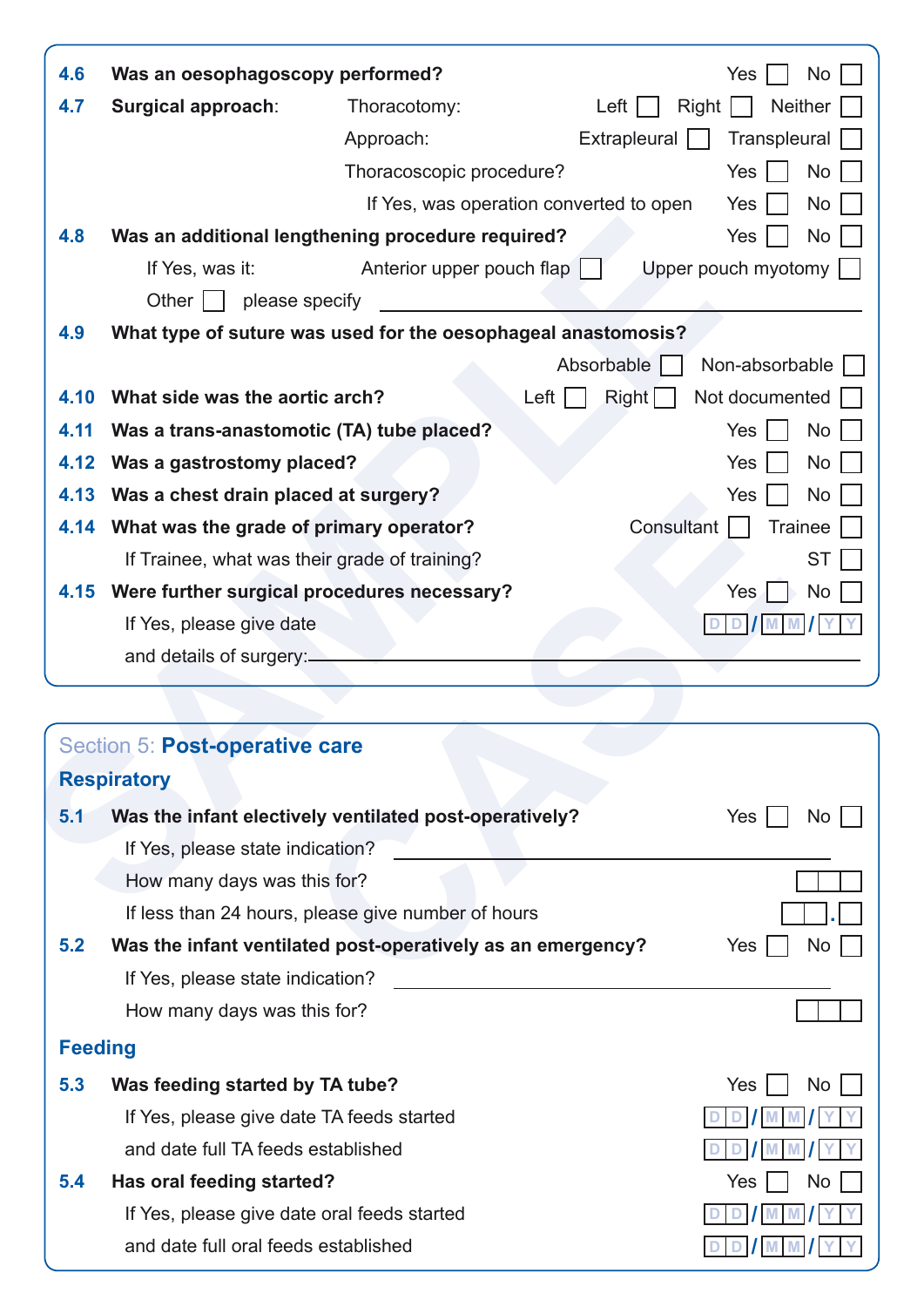|     | <b>Investigations</b>                           |                        |                     |
|-----|-------------------------------------------------|------------------------|---------------------|
| 5.5 | Was a cardiac echo performed?                   |                        | <b>Yes</b><br>No    |
|     | If Yes, was this                                | Pre-operatively        | Post-operatively    |
| 5.6 | Was a spinal x-ray and/or ultrasound performed? |                        | <b>Yes</b><br>No.   |
| 5.7 | Was a renal ultrasound performed?               |                        | <b>Yes</b><br>No.   |
| 5.8 | Was a contrast swallow performed?               |                        | <b>Yes</b><br>No.   |
|     | If Yes, was this:                               | As a routine procedure | Because of symptoms |

| 5.8 | Was a contrast swallow performed?              |                                                          | Yes<br>No                              |
|-----|------------------------------------------------|----------------------------------------------------------|----------------------------------------|
|     | If Yes, was this:                              | As a routine procedure                                   | Because of symptoms                    |
|     |                                                |                                                          |                                        |
|     |                                                | Section 6: Complications during primary admission        |                                        |
|     | <b>Anastomotic Leak</b>                        |                                                          |                                        |
| 6.1 | Did an anastomotic leak occur?                 |                                                          | Yes  <br>No                            |
|     | If Yes,                                        |                                                          |                                        |
|     | Date leak detected                             |                                                          |                                        |
|     |                                                | Mechanism of leak detection (please tick all that apply) | Pneumothorax                           |
|     |                                                |                                                          | Routine post-op contrast study         |
|     |                                                |                                                          | Contrast study because leak suspected  |
|     |                                                |                                                          | Other                                  |
|     | If Other, please specify                       |                                                          |                                        |
|     | Treatment of leak (please tick all that apply) |                                                          | Conservative without antibiotics       |
|     |                                                |                                                          | Conservative with antibiotics          |
|     |                                                |                                                          | Original chest drain alone             |
|     |                                                |                                                          | New chest drain alone                  |
|     |                                                |                                                          | Surgical repair                        |
|     |                                                |                                                          | Oesophageal diversion (oesophagostomy) |
|     |                                                |                                                          | Other                                  |
|     | If Other, please specify                       |                                                          |                                        |
|     | <b>Anastomotic Stricture</b>                   |                                                          |                                        |
| 6.2 |                                                | Was a stricture diagnosed during primary admission?      | Yes<br>No                              |
|     | If Yes,                                        |                                                          |                                        |
|     | Date stricture diagnosed                       |                                                          | D     M   M     Y                      |
|     | <b>Treatment of stricture:</b>                 |                                                          | <b>Balloon dilatation</b>              |
|     |                                                |                                                          | Bougie dilatation                      |
|     |                                                |                                                          | Other                                  |
|     | If Other, please specify                       |                                                          |                                        |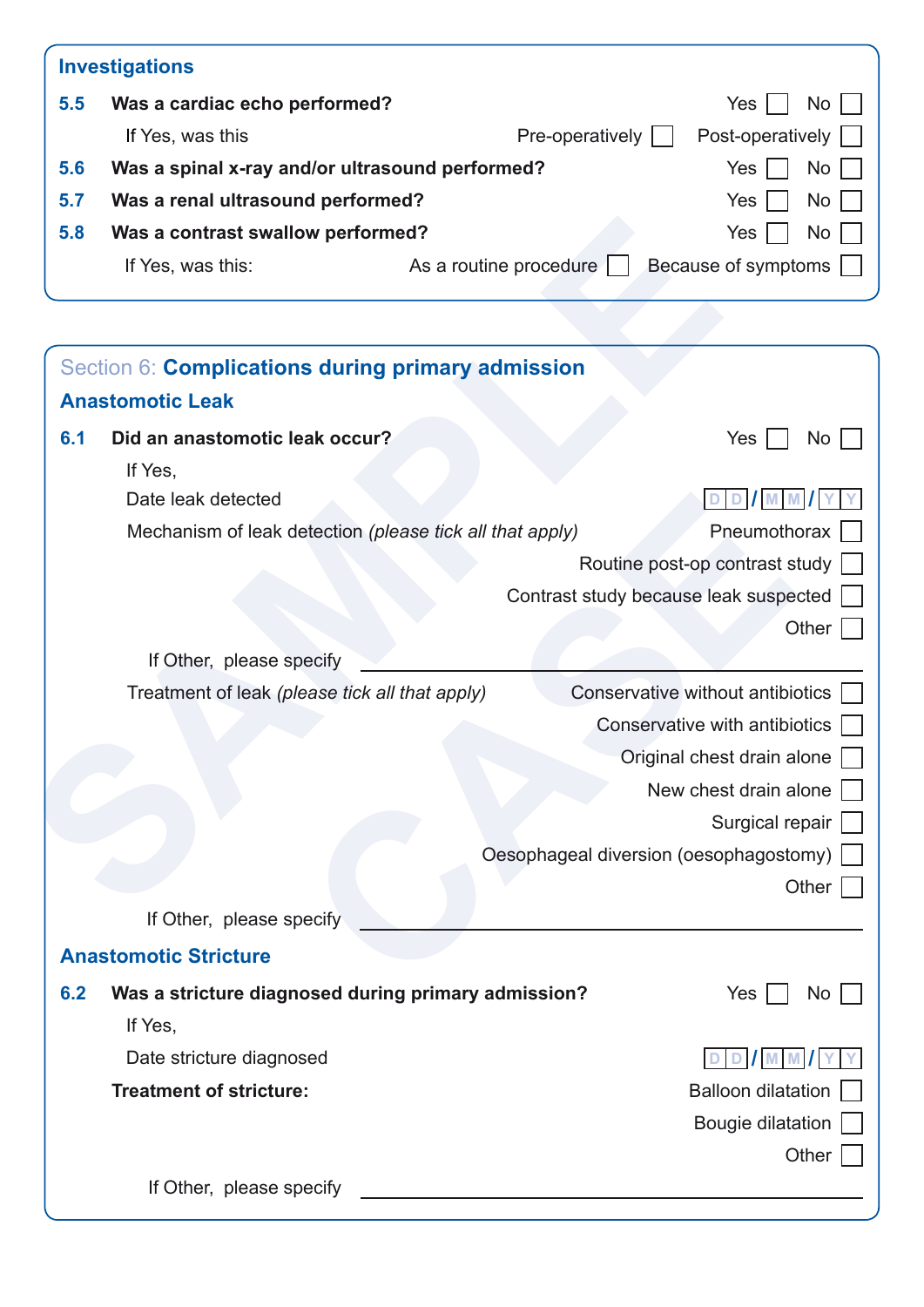|     | <b>Gastro-oesophageal reflux (GOR)</b>                                            |                                             |
|-----|-----------------------------------------------------------------------------------|---------------------------------------------|
| 6.3 | Was prophylactic medical therapy given?                                           | Yes<br>No                                   |
|     | If Yes, please specify drugs used                                                 |                                             |
| 6.4 | <b>Was GOR diagnosed?</b>                                                         | Yes<br><b>No</b>                            |
|     | If Yes, please indicate                                                           |                                             |
|     | Date of diagnosis                                                                 |                                             |
|     | Method of diagnosis (please tick all that apply)                                  | Clinical                                    |
|     |                                                                                   | Contrast swallow - routine                  |
|     |                                                                                   | Contrast swallow - for symptoms             |
|     |                                                                                   | pH probe – routine                          |
|     |                                                                                   | pH probe – for symptoms                     |
|     |                                                                                   | Other                                       |
|     | If Other, please specify                                                          |                                             |
|     | Was medical therapy given?                                                        | No<br>Yes                                   |
|     | If Yes, please specify drugs used                                                 |                                             |
|     | Was fundoplication performed?                                                     | <b>No</b><br>Yes                            |
|     | If Yes, was it                                                                    | laparoscopic<br>open                        |
|     |                                                                                   | Date of procedure:                          |
|     | <b>Other complications</b>                                                        |                                             |
| 6.5 | Did the infant require (please tick)                                              | Bronchoscopy for airway obstruction         |
|     |                                                                                   | please give date $ D D$<br>Aortopexy        |
|     |                                                                                   | Tracheostomy    <br>please give date $ D D$ |
| 6.6 | Did the infant develop a recurrent fistula?                                       | No<br>Yes                                   |
|     | If Yes, please give date detected                                                 |                                             |
| 6.7 | Did the infant have any other complications?                                      | Yes<br>No                                   |
|     | If Yes, please specify                                                            |                                             |
|     |                                                                                   |                                             |
|     |                                                                                   |                                             |
|     |                                                                                   |                                             |
| 7.1 | Section 7: <b>Outcome</b><br>Has the infant been transferred to another hospital? | Yes<br>N <sub>o</sub>                       |
|     | If Yes, please give name of hospital                                              |                                             |
|     | name of responsible consultant                                                    |                                             |

| and date of transfer | DD   M M   Y   Y |
|----------------------|------------------|
|                      |                  |

**7.2 Has the infant been discharged home?** The Mondown of the Ves  $\overline{N}$  No

If Yes, please specify date of discharge **D D / M M / Y Y**